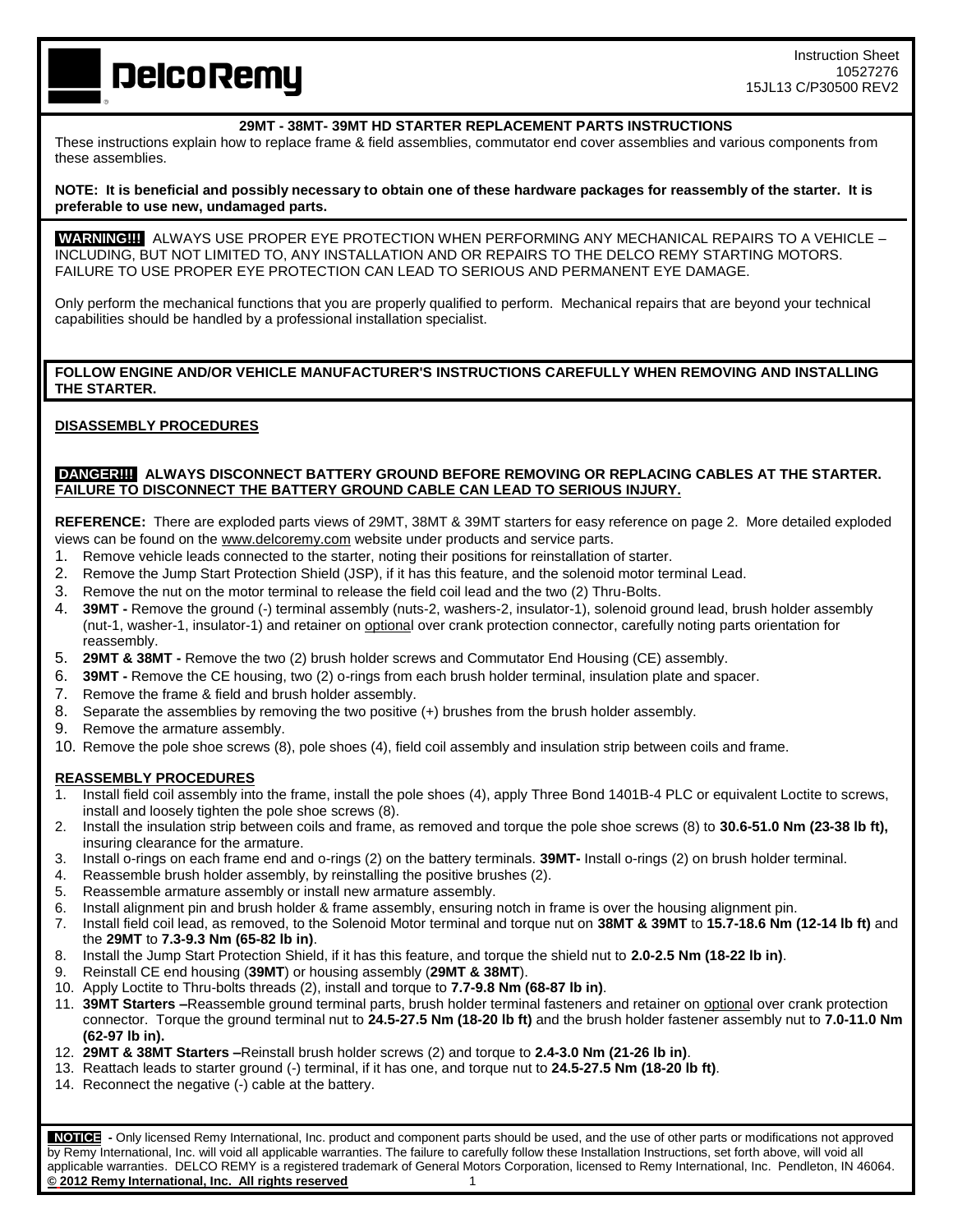### **THESE EXPLODED PARTS VIEWS OF 29MT - 38MT - 39MT STARTERS ARE AVAILABLE ON www.delcoremy,com WEBSITE UNDER PRODUCTS AND SERVICE PARTS**



**Technical support: USA 800 854 0076, Mexico 01 800 000 7378, Brazil 0800 703 3526, South America 55 11 2106 6510 or visit**  1. **delcoremy.com**

**NOTICE -** Only licensed Remy International, Inc. product and component parts should be used, and the use of other parts or modifications not approved by Remy International, Inc. will void all applicable warranties. The failure to carefully follow these Installation Instructions, set forth above, will void all applicable warranties. DELCO REMY is a registered trademark of General Motors Corporation, licensed to Remy International, Inc. Pendleton, IN 46064. **© 2012 Remy International, Inc. All rights reserved** 2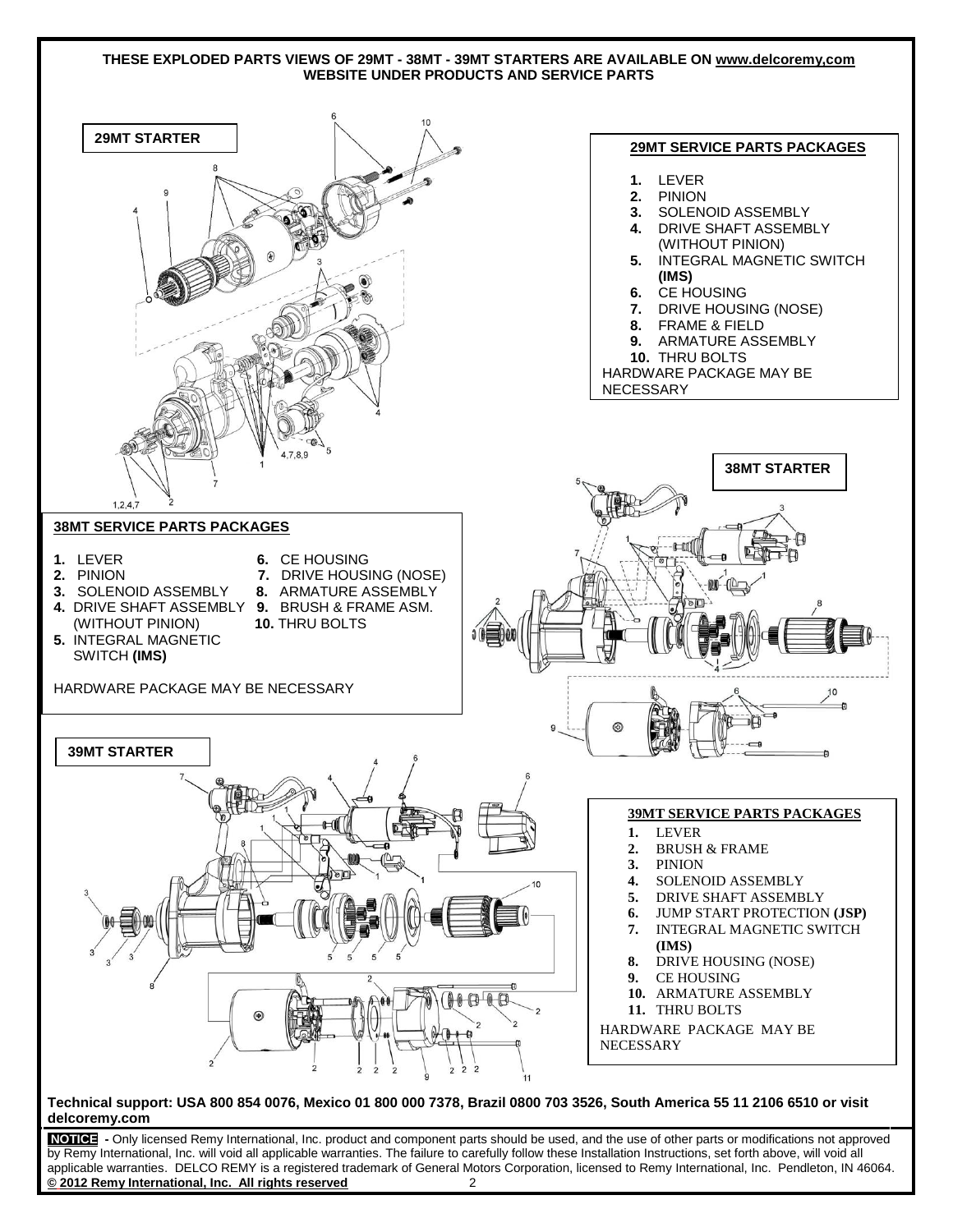Hoja de Instrucción 10527276 15JL13 C/P30500 REV2

**DelcoRemy** 

## **MOTORES DE ARRANQUES 29MT - 38MT- 39MT INSTRUCCIONES DE REEMPLAZO DE PIEZAS**

Esta instrucción explica como reemplazar Carcasa con Juego de Campus, tapa trasera y otras partes.

**NOTA: Es beneficioso y posiblemente necesario obtener kit de reparación para re-ensamble del motor de arranque. Es preferible utilizar piezas nuevas y no dañadas.** 

**¡¡¡PRECAUCIÓN!!!!**USE SIEMPRE PROTECCIÓN OCULAR CUANDO REALIZAR CUALQUIER ACTIVIDAD RELACIONADA CON LA REPARACIÓN MECÁNICA A UN VEHÍCULO INCLUYENDO, PERO NO LIMITANDO, A CUALQUIER REPARACIÓN O INSTALACIÓN DE MOTORES DE ARRANQUE DELCO REMY. OMITIR EL USO DE PROTECCIÓN OCULAR APROPIADA PUEDE RESULTAR EN DAÑOS Y LESIONES PERMANENTES A LOS OJOS.

**Ejecute solamente las funciones mecánicas que está apropiadamente calificado para realizar. Las reparaciones mecánicas que se encuentran fuera de sus capacidades técnicas deben ser manejadas por especialistas profesionales de instalación.**

**¡ALERTA! SIGA LAS INSTRUCCIONES DEL FABRICANTE DE LA MÁQUINA (MOTOR DE COMBUSTIÓN INTERNA) Y/O DEL VEHÍCULO AL MOMENTO DE INSTALAR Y REMOVER EL MOTOR DE ARRANQUE**

## **PROCEDIMIENTO DE DESMONTAJE**

**PELIGRO!!! PARA EVITAR LESIONES O DAÑOS, SIEMPRE DESCONECTE EL CABLE NEGATIVO (-) DE LA BATERÍA ANTES DE REMOVER O REEMPLAZAR LOS CABLES DEL MOTOR DE ARRANQUE. FALLAS EN DESCONECTAR EL CABLE NEGATIVO DE LA BATERÍA PUEDE OCASIONAR LESIONES GRAVES.**

- 1. Remover los cables del vehículo conectados al arranque, identificar los cables para posterior reinstalación.
- 2. Remover la capa de protectora (JSP), caso haya esta pieza, y el cable motor del terminal del automático.
- 3. Remover la tuerca del terminal motor para soltar el terminal del juego de campos y los dos (2) tornillos.
- 4. **39MT –** Remover el terminal tierra (-) montado (tuercas 2, arandelas 2, aislador 1), cable del tierra del solenoide, Portacarbones montado (tuerca-1,arandela-1, aislador-1) y retenedor de terminal Protección contra Sobre-Arranque (opcional), atención para identificar secuencia de desarme de las piezas para orientación en el reasemblaje.
- 5. **29MT & 38MT –** Remover los dos (2) tornillos del porta-carbones y la tapa trasera
- 6. **39MT –** Remover la tapa trasera, dos (2) o-rings de cada terminal del porta-carbones, placa de aislamiento y arandela de espesor.
- 7. Remover la carcasa con juego de campus y porta-carbones montado
- 8. Separar la carcasa con juego de campus del porta-carbones removiendo los dos carbones positivos (+) del porta-carbones.
- 9. Remover la armadura.
- 10. Remover los tornillos (8) de las zapatas polar (8), zapatas polares (4), juego de campos y cinta de aislamiento entre la bobina y la carcasa.

# **PROCEDIMIENTO DE MONTAJE**

1. Instalar el juego de campos en la carcasa, instalar las zapatas polares (4), aplicar Three Bond 1401B-4 PLC o equivalente Loctite en los tornillos, instalar y apretar los tornillos de las zapatas polares de manera a no dañarlas.

- 2. Instalar la cinta de aislamiento entre bobina y carcasa y aplicar torque en los tornillos de las zapatas polares (8) de **30.6-51.0 Nm (23-38 lb ft),** asegurando distancia para la armadura.
- 3. Instalar o-rings en cada lado de la carcasa y o-rings (2) en los terminales batería. **39MT-** Instalar o-rings (2) en el terminal de portacarbones.
- 4. Reinstalar el porta-carbones, instalando los carbones positivos (2).
- 5. Reinstalar la armadura o instalar nueva armadura.
- 6. Instalar pino de referencia de montaje alineando con la carcasa y con juego de campos y porta-carbones.
- 7. Instalar el cable del juego de campos al terminal motor del solenoide y aplicar torque en la tuerca en **38MT & 39MT** de **15.7-18.6 Nm (12-14 lb ft)** y para **29MT** en **7.3-9.3 Nm (65-82 lb in)**.
- 8. Instalar capa de protectora (JSP), caso haya esta pieza, y aplicar torque en la tuerca de **2.0-2.5 Nm (18-22 lb in)**.
- 9. Reinstalar Tapa Trasera (**39MT**) o Tapa Delantera (**29MT & 38MT**).
- 10. Aplicar Loctite en la rosca de los tornillos (2), instalar y apretar con torque de **7.7-9.8 Nm (68-87 lb in)**.
- 11. **39MT Starters –**Remontar las piezas del terminal tierra, terminal del porta-carbones y retenedor en el conector opcional de la protección contra sobre-arraque. Apretar la tuerca del terminal tierra con **24.5-27.5 Nm (18-20 lb ft)** y en la tuerca del perno del porta-carbones con **7.0-11.0 Nm (62-97 lb in).**
- 12. **29MT & 38MT Starters –**Reinstalar los tornillos del porta-carbones (2) y aplicar torque de **2.4-3.0 Nm (21-26 lb in)**.
- 13. Reconectar cables al terminal tierra (-) y apretar la tuerca con torque de **24.5-27.5 Nm (18-20 lb ft)**.
- 14. Reconectar el cable negativo (-) en la batería.

**NOTA -** Solamente deben ser usados productos y componentes Remy International Inc., el uso de otras partes o modificaciones no aprobadas por Remy International Inc. anulará todas las garantías aplicables. No seguir cuidadosamente las instrucciones de instalaciones expuestas en este documento anulará todas las garantías aplicables. Delco Remy<sup>®</sup> es una marca registrada de General Motors Corporation, autorizada bajo licencia a Remy International Inc., Pendleton, IN 46064.

**© 2012 Remy International Inc. Todos los derechos 3**